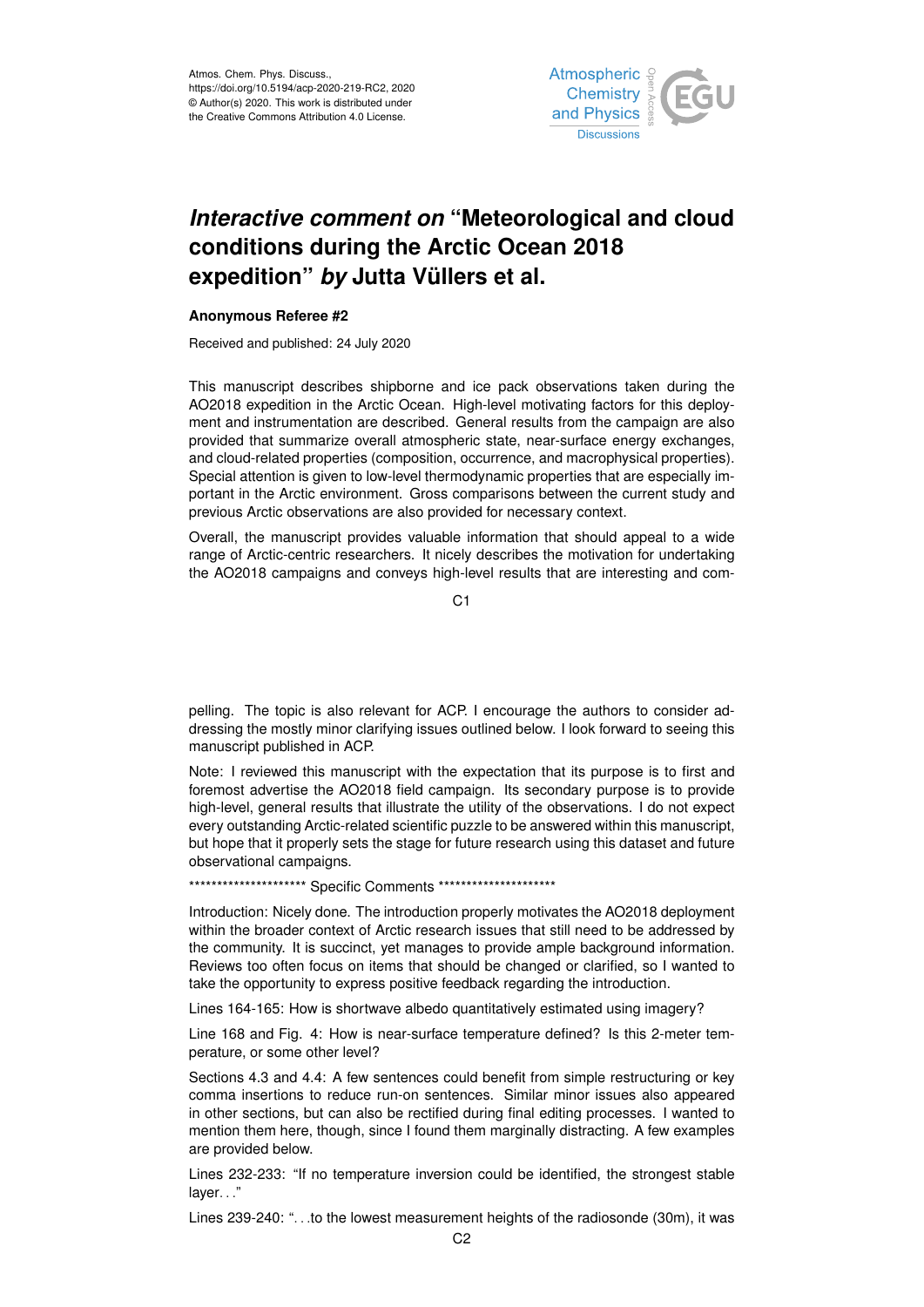classified. . ."

Lines 257-258: A general question regarding Cloudnet and radars employed in this campaign. The authors mention that Cloudnet does not observe 49% of fog events since the first usable radar observation is about 150m above ground level (i.e., many fog events are very shallow). Does radar sensitivity also affect fog detection statistics? Stated another way, it would be nice for the authors to advertise instrument sensitivity somewhere in the manuscript (e.g., minimum radar detectable signal).

General Cloudnet question: I assume Cloudnet algorithms are only applied to scanning radar observations and not the Micro Rain Radar (MRR)? Depending on how the MRR is configured, it can provide valuable observations below 150 m. But MRR sensitivity probably will not detect fog and non-precipitating clouds.

Section 4.4: How are cloud phases determined? Combined radar-lidar observations? Radar only?

Lines 332-334 and a few other locations throughout the manuscript: I suggest economizing wording and removing nominalisations to improve readability. I definitely do not want to completely alter the authors' voice, but simple changes like the following will be impactful:

"Equivalent potential temperature profiles are strongly stratified in the lowest 150 m, . . .."

Section 6: This is an important section. I found myself begging for comparisons to previous research when results were presented in earlier sections. In hindsight, though, I like how the authors refrained from comparing to previous studies until this discussionlike section. It serves as a nice overall summary that effectively complements the conclusions.

Conclusion: I like how the last paragraph begins, but I somehow feel that it ends in a disappointing fashion. It feels. . ..incomplete? I am not sure how to properly describe

C3

it. Maybe ending with a strong statement about how observations can help answer the lingering question of increasing Arctic cyclone activity shown by reanalyses? Simply swapping the second and third sentences might help, with an appropriate bridge that connects the first and second sentences. Something like "For instance, reanalysis data indicates an increase......". Then relate the observations from the current study and need for continued observations to definitively answer this outstanding scientific question. The manuscript will not suffer tremendously if the last paragraph is not altered, but I encourage the authors to concoct a more impactful ending paragraph.

Fig. 2: Suggest adding [hPA] units to colorbars or figure caption.

Fig. 3: Wind speed colorbar labels quite difficult to discern. Are the blue and red numbers located at regular grid intervals the surface temperature?

Fig. 4: Suggest adding "vertical dashed lines" to the last sentence of the caption to distinguish between horizontal dash-dot lines in a few of the figure panels. Also consider adding "(e.g., P1, P2, . . ., P8)" to the figure caption to explicitly advertise that these labels are associated with respective observational periods.

General Question: Is there any reason why precipitation statistics were not shown? I completely understand the need to draw a proverbial analysis line somewhere – every detail cannot be shown. But I am curious if precipitation statistics have been analysed or plan to be analysed in a separate study. At the very least, this topic could be added to the future research discussion in the conclusion.

General Question: Did this campaign encounter any specific measurement complications (e.g., instrument performance, logistics, etc.)? If yes, it would be great to briefly describe some of them to both advertise how difficult it is to operate shipborne instrumentation thousands of kilometers from population centers in a rather hostile environment and serve as valuable feedback for other researches that might consider adopting similar measurement techniques in future field campaigns.